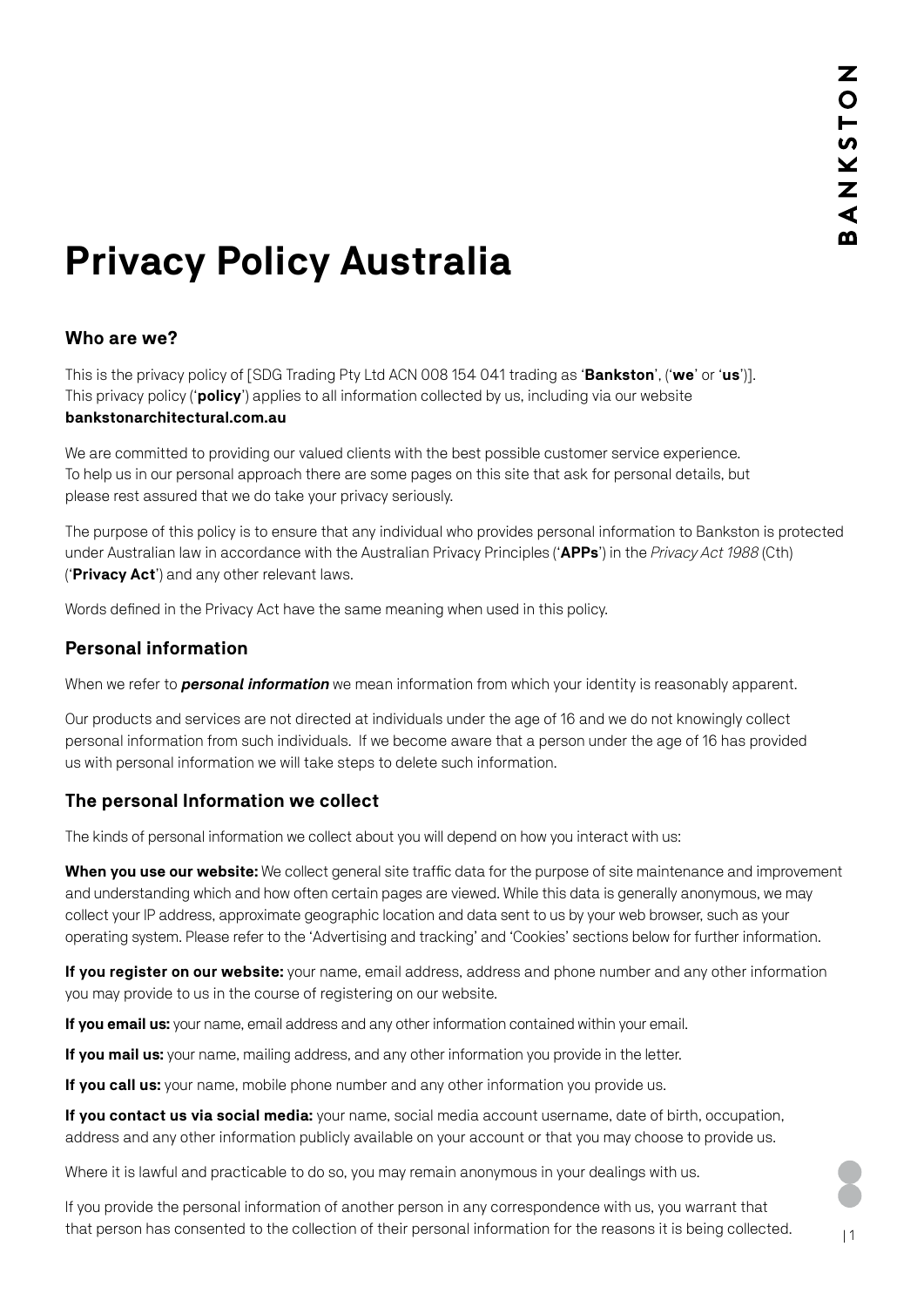# **Sensitive information**

Sensitive information is any information about a person's racial or ethnic origin, political opinion, membership of a political association, religious beliefs or affiliations, philosophical beliefs, membership of a professional or trade association, membership of a trade union, sexual preferences or practices, criminal record or health information.

We will not ask you to disclose sensitive information to us. If sensitive information is disclosed to us, we will take reasonable steps to de-identify the data or destroy it where we can.

## **How we collect personal information**

We collect personal information in a variety of ways. We mainly collect information from you when you knowingly provide it to us including via signing up to our newsletter, signing up or contact us on our website.

We also collect personal information from our suppliers and resellers when they provide it to us as part of our commercial agreements.

We may also collect personal information about you from your representatives, including your spouse, business partner or professional adviser (where it is reasonable and practical to do so).

## **Why we collect, hold, use and disclose personal information**

We collect, hold, use and disclose personal information about individuals when it is necessary for us to carry on our business functions or to comply with laws.

We may collect, hold, use and disclose your personal information to answer your enquiry or to provide the information that you requested.

We may also collect, hold, use or disclose your personal information:

- to enable us to develop, administer and manage our services and business;
- to verify your identity;
- $\cdot$  to customise service to better meet your needs and preferences;
- for statistical purposes;
- for future promotional and marketing purposes including direct marketing;
- $\cdot$  for research purposes to better improve our websites or products:
- for other customer support purposes;
- $\cdot$  to deal with complaints, queries or feedback; and
- when authorised or required by law.

#### **Direct Marketing**

We will not use or disclose personal information about you for direct marketing purposes unless you have consented to that kind of use or disclosure.

We may use your personal information for direct marketing purposes. If you do not wish to receive direct marketing communications from us please click on the 'unsubscribe' link in any email we send you and you will be removed from future communications. If you wish to know the source of the information being used, you may contact us via the [Contact Us p](https://www.bankstonarchitectural.com.au/contact/)age on our website or using one of the methods set out below. We will respond to your request as soon as practicable.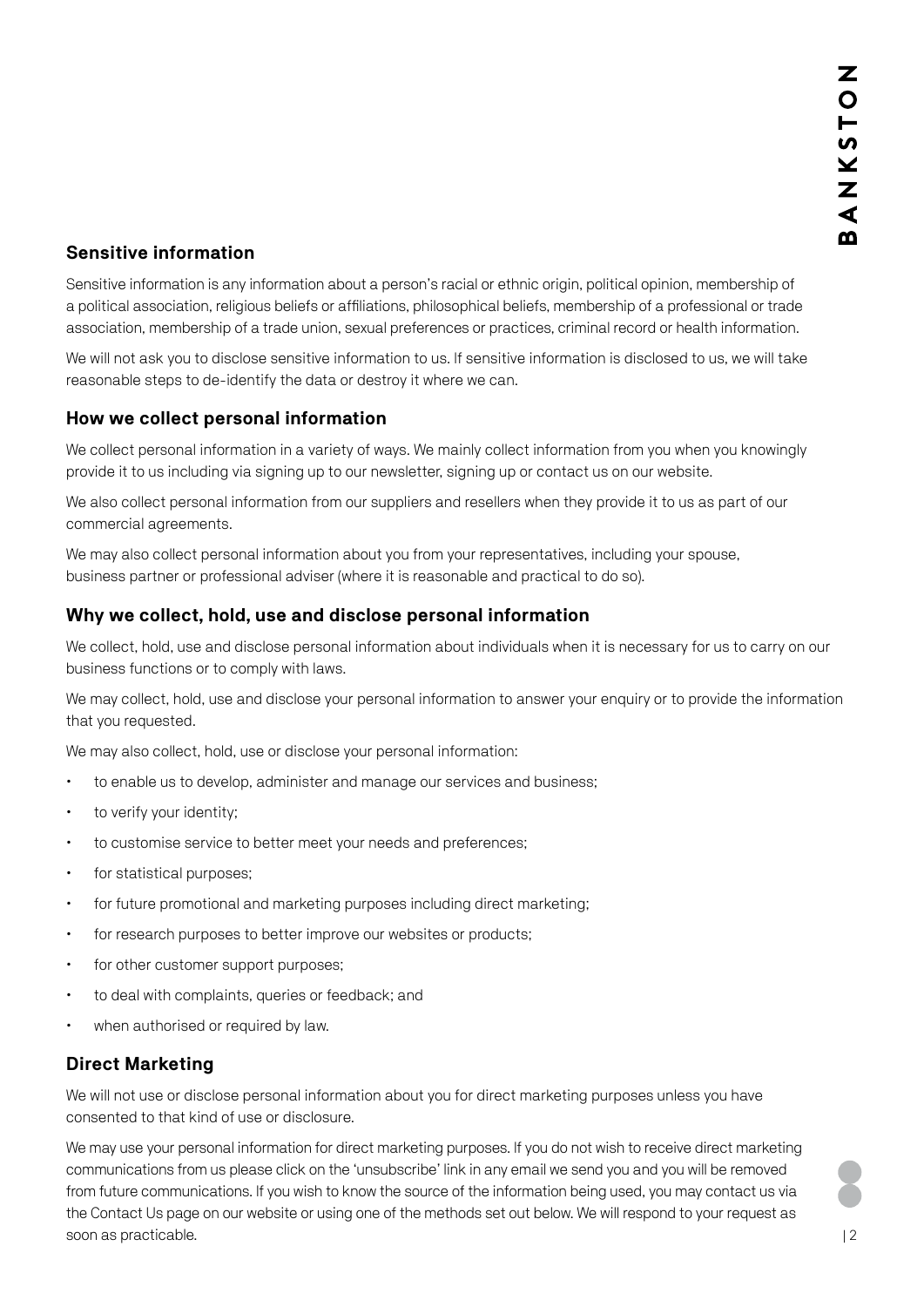# **Information collected from and provided to third parties**

Our website contain links to the websites of non-affiliated third party providers of our products and services ('**Third Party websites**').

If you have accessed any Third Party websites through our website, and if those third parties collect information about you, we may also collect or have access to that information as part of our arrangements with those third parties.

Where you access a Third Party website from our website, cookie information, information about your preferences or other information you have provided about yourself may be shared between us and the third party.

# **Advertising and tracking**

When you view our advertisements on a Third Party website, the advertising company may use 'cookies' and in some cases 'web beacons' to collect information on you such as:

- the server your computer is logged onto;
- vour browser type:
- the date and time of your visit; and
- the performance of their marketing efforts.

When you access our website after viewing one of our advertisements on a Third Party website, the advertising company may collect information on how you utilise our website (eg which pages you view) and whether you complete an online application.

#### **Cookies**

We use 'cookies' to provide you with better and more customised service and with a more effective website. When you access our website, you consent to our use of cookies as described in this policy [and our [website Terms of Use\]](https://www.bankstonarchitectural.com.au/privacy-policy/).

A 'cookie' is a small text file placed on your computer by our web page server. A cookie can later be retrieved by our webpage servers. Cookies are frequently used on websites and you can choose if and how a cookie will be accepted by configuring your preferences and options in your internet browser.

We use cookies for different purposes such as:

- to allocate a unique number to your internet browsers;
- to customise our website for you;
- for statistical purposes;
- to identify if you have accessed a Third Party website; and
- for security purposes.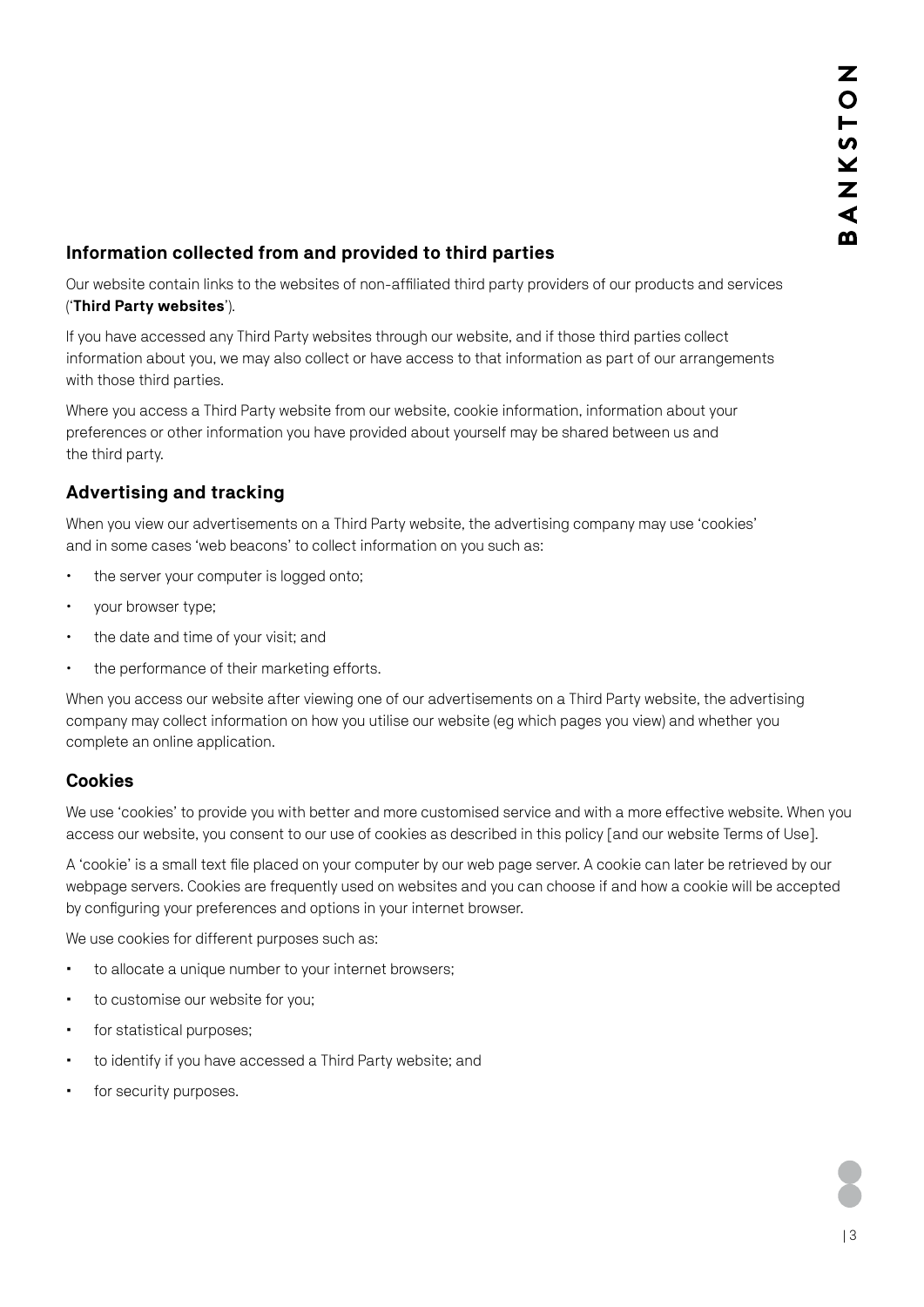# **Security of information**

The security of your information is very important to us. We regularly review developments in security and encryption technologies. Unfortunately, no data transmission over the internet can be guaranteed as totally secure.

We take all reasonable steps to protect the information in our systems from misuse, interference, loss, and any unauthorised access, modification or disclosure. If we no longer require your information, and we are legally permitted to, we will take all reasonable steps to destroy or de-identify the information.

We take reasonable steps to preserve the security of cookie and personal information in accordance with this policy. If your browser is suitably configured, it will advise you whether the information you are sending us will be secure (encrypted) or not secure (unencrypted).

# **Do we disclose your personal information?**

In the course of conducting our business we may provide your personal information to:

- our related companies;
- employees, contractors and subcontractors;
- x an individual's representatives;
- government and regulatory authorities; and
- our professional advisers, including our lawyers, auditors and accountants.

We may disclose your personal information to third parties:

- $\cdot$  to meet the purpose for which it was submitted;
- if we have your consent to do so or otherwise when we are authorised by law;
- if we are required by law to disclose the information.

We may disclose your personal information to our subcontractors or consultants when we engage third party service providers to undertake works as part of our service delivery to our customers.

We may exchange personal information with our contractors who provide services to Bankston including third parties who undertake internal business processes, including:

- mailing services;
- $\cdot$  billing and debt recovery functions;
- marketing functions; and
- website, data management and technology services.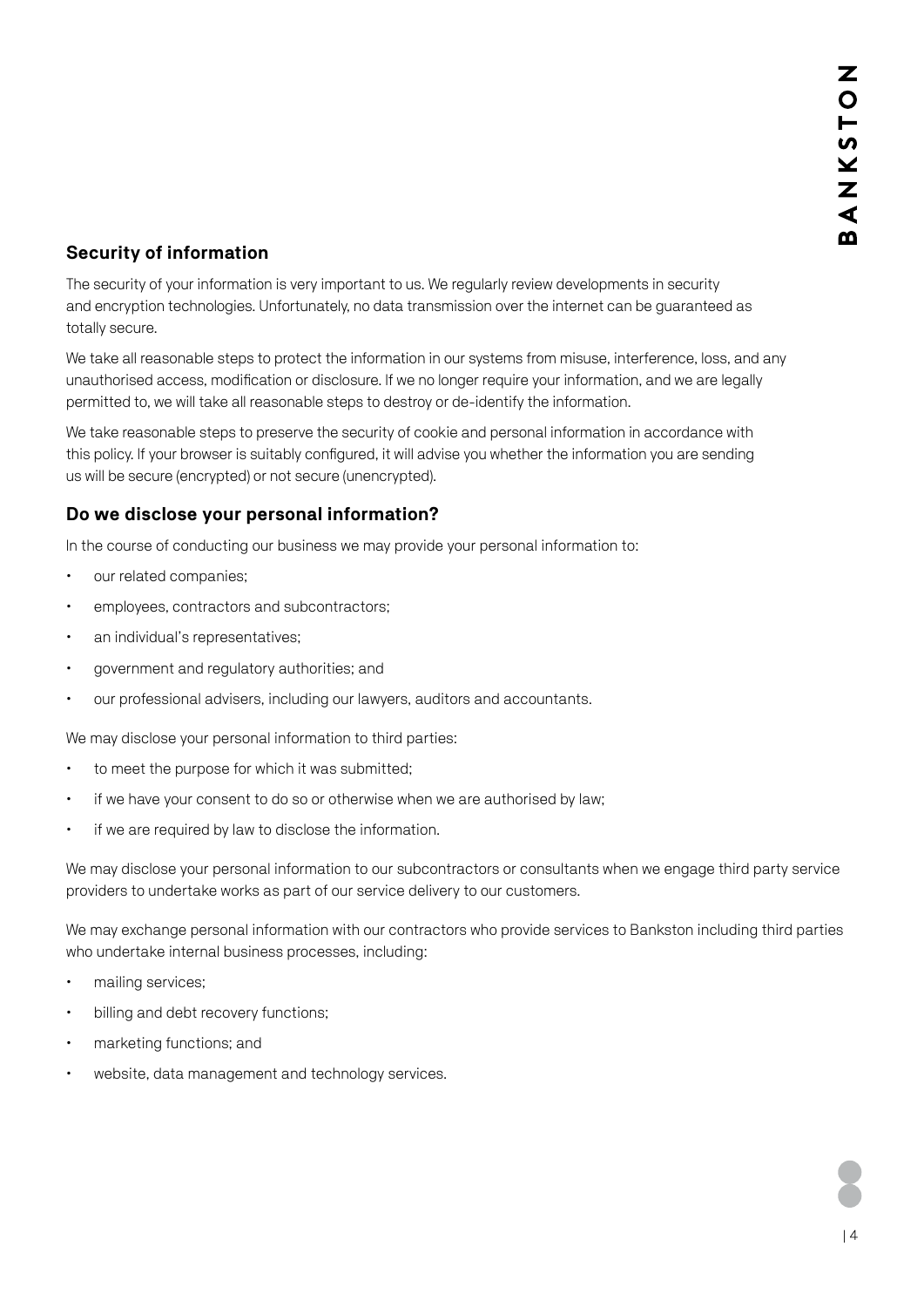## **Overseas recipients**

We do not generally disclose personal information obtained from cookies to overseas entities in the course of our activities.

We may disclose your personal information to overseas recipients where the overseas recipient provides services to us, such as SaaS (software as a service) or cloud-based storage solutions.

The countries in which such recipients are located will depend on the nature of the services being provided by us and the particular matter involved. We will, where practicable, advise you of the countries in which overseas recipients are likely to be located.

Please note that the use of overseas service providers to store personal information will not always involve a disclosure of personal information to that overseas provider. However, by providing us with your personal information, you consent to the storage of such information on overseas servers and you acknowledge and agree that APP 8.1 will not apply to the extent that such storage constitutes a cross-border disclosure.

## **Updating your personal information**

It is important to us that the personal information we hold about you is accurate and up to date. During the course of our relationship with you we may ask you to inform us if any of your personal information has changed.

If you wish to make any changes to your personal information, you can do so via the 'Update Profile' section of your profile, by contacting us via the [Contact Us s](https://www.bankstonarchitectural.com.au/contact/)ection on our website or by using one of the methods set out below. We will generally rely on you to ensure the information we hold about you is accurate or complete.

We will correct your personal information at the time of your request if appropriate. Otherwise, we will provide an initial response to you within seven days of receiving your request. Where reasonable, and after our investigation, we will provide you with details about whether we have corrected the personal information within 30 days.

# **Access and correction to your personal information**

We will provide you with access to the personal information we hold about you. You may request access to any of the personal information we hold about you at any time. We may charge an administrative fee for our costs of retrieving and supplying the information to you.

Depending on the type of request that you make we may respond to your request immediately, otherwise we usually respond to you within seven days of receiving your request. We may need to contact other entities to properly investigate your request.

There may be situations where we are not required to provide you with access to your personal information, for example, where the information is stored on another entity's server and we do not have access to it, if the information relates to existing or anticipated legal proceedings, if your request is vexatious or if the information is commercially sensitive.

An explanation will be provided to you if we deny you access to the personal information we hold about you. If we refuse to correct personal information we will provide you with our reasons for not correcting the information.

We may require you to provide proof of or verify your identity if you want to access or correct your personal information that we hold. This verification of identity may occur over the phone, by email, video call or in person.